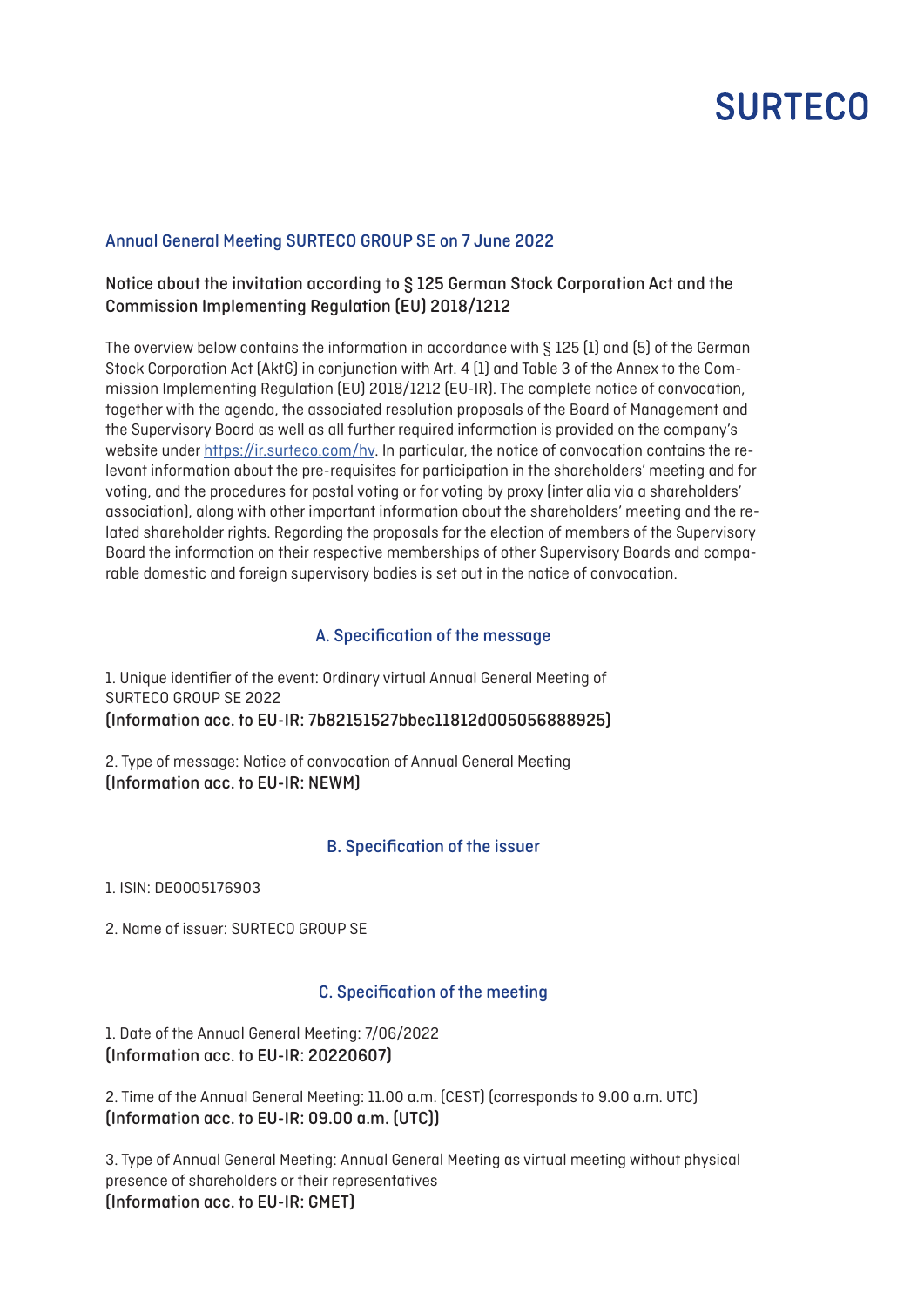4. Location of the Annual General Meeting: <https://ir.surteco.com/hv> Location of the Annual General Meeting according to AktG: Max-Joseph-Straße 5, 80333 Munich, Germany (Information acc. to EU-IR: <https://ir.surteco.com/hv>)

5. Record Date: 16/05/2022

The proof of share ownership according to § 123 (4) sentence 2 AktG must refer to the beginning of 17/05/2022. The record date according to the EU-IR, however, refers to the close of business and therefore corresponds to 16/05/2022.

(Information acc. to EU-IR: 20220516)

6. Uniform Resource Locator (URL): <https://ir.surteco.com/hv>

## D. Participation in the Annual General Meeting

1. Type of participation by shareholder:

Following the virtual Annual General Meeting by means of electronic video and audio transmission via the online service accessible under <https://ir.surteco.com/hv>

Exercising voting rights via postal vote

Exercising voting rights via proxy authorisation and instruction of representatives appointed by the company

Exercising voting rights via another authorised proxy (e.g. an intermediary, a shareholders' association, a proxy advisor or another person) (Information acc. to EU-IR: EV; PX)

2. Issuer deadline for the notification of participation (deadline for registration): Registration for the participation in the Annual General Meeting by: 31 May 2022, 24.00 hours (CEST) (time of receipt)

Following the virtual Annual General Meeting by means of electronic video and audio transmission via the online service, exercising voting rights via postal vote, exercising voting rights via proxy authorisation and instruction of representatives appointed by the company, exercising voting rights via another authorised proxy as well as exercising of other rights related to the Annual General Meeting require a timely registration as set out above. (Information acc. to EU-IR: 20220531; 22.00 hours (UTC))

3. Issuer deadline for voting:

Exercising voting rights via postal vote

– Voting via postal voting form (by letter or e-mail): 4 June 2022, 24.00 hours (MESZ), time of receipt

(Information acc. to EU-IR: 20220604; 22.00 hours (UTC))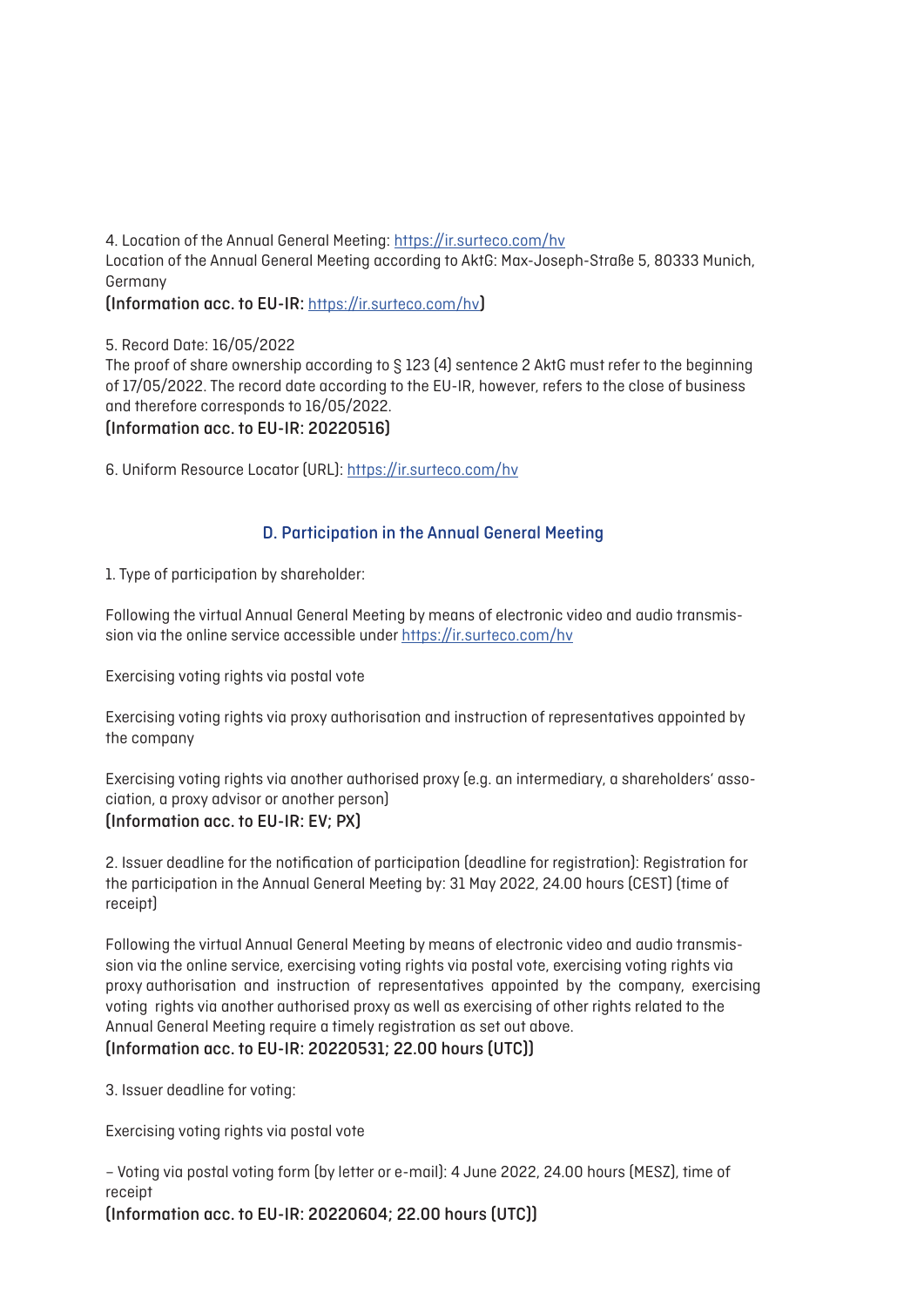– Voting via electronic communication under <https://ir.surteco.com/hv>: 7 June 2022, until the beginning of the voting procedure in the Annual General Meeting (Information acc. to EU-IR: 20220607)

Exercising voting rights via proxy authorisation and instruction of representatives appointed by the company

– Proxy authorisation via proxy form (by letter or e-mail): 4 June 2022, 24.00 hours (MESZ), time of receipt

(Information acc. to EU-IR: 20220604; 22.00 hours (UTC))

– Proxy authorisation via electronic communication under <https://ir.surteco.com/hv>: 7 June 2022, until the beginning of the voting procedure in the Annual General Meeting (Information acc. to EU-IR: 20220607)

Exercising voting rights via another authorised proxy (e.g. an intermediary, a shareholders' association, a proxy advisor or another person)

– Authorised proxies can exercise voting rights via postal vote or via (sub)authorisation of representatives appointed by the company. The deadlines mentioned above apply.

## E. Agenda

## Agenda item 1

1. Unique identifier of the agenda item: 1

2. Title of the agenda item: Submission of the audited annual financial statements and the approved consolidated financial statements, the management reports for SURTECO GROUP SE and the Group, including the explanatory report on the disclosures pursuant to § 289a Section (1), § 315a Section (1) of the German Commercial Code (Handelsgesetzbuch, HGB) and the Declaration on Company Management pursuant to § 289f German Commercial Code (Handelsgesetzbuch, HGB), together with the Corporate Governance Report for the business year 2021, the proposal for appropriation of the net profit and the report by the Supervisory Board.

3. Uniform Resource Locator (URL) of the materials: <https://ir.surteco.com/hv>

4. Vote: none

5. Alternative voting options: none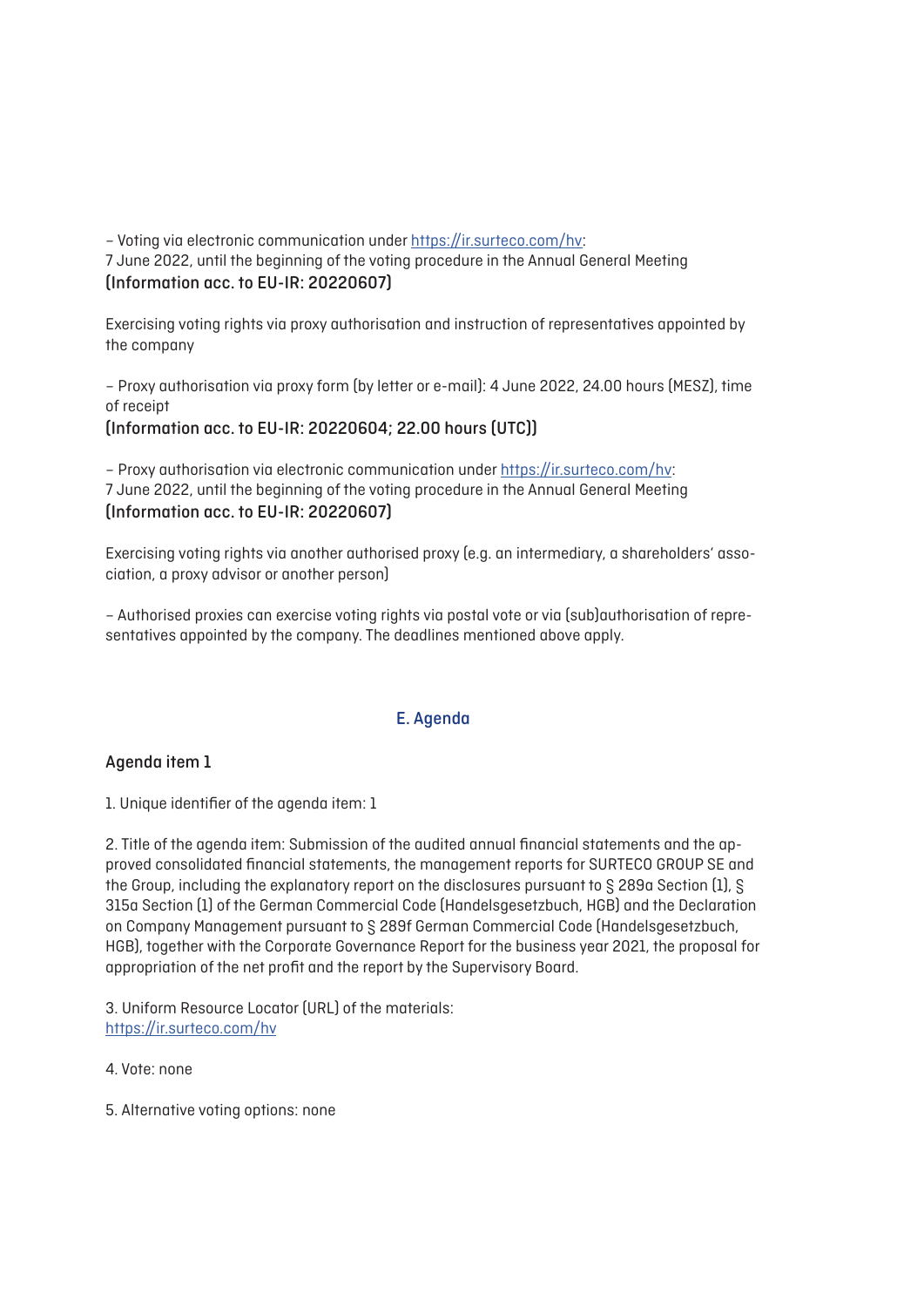## Agenda item 2

1. Unique identifier of the agenda item: 2

2. Title of the agenda item: Resolution on appropriation of net profit 3. Uniform Resource Locator (URL) of the materials: <https://ir.surteco.com/hv>

4. Vote: Binding vote (Information acc. to EU-IR: BV)

5. Alternative voting options: Vote in favour, vote against, abstention (Information acc. to EU-IR: VF, VA, AB)

## Agenda item 3.1

1. Unique identifier of the agenda item: 3.1

2. Title of the agenda item: Resolution on the discharge of the Management Board for the business year 2021 – Wolfgang Moyses

3. Uniform Resource Locator (URL) of the materials: <https://ir.surteco.com/hv>

4. Vote: Binding vote (Information acc. to EU-IR: BV)

5. Alternative voting options: Vote in favour, vote against, abstention (Information acc. to EU-IR: VF, VA, AB)

#### Agenda item 3.2

1. Unique identifier of the agenda item: 3.2

2. Title of the agenda item: Resolution on the discharge of the Management Board for the business year 2021 – Dr. Manfred Bracher

3. Uniform Resource Locator (URL) of the materials: <https://ir.surteco.com/hv>

4. Vote: Binding vote (Information acc. to EU-IR: BV)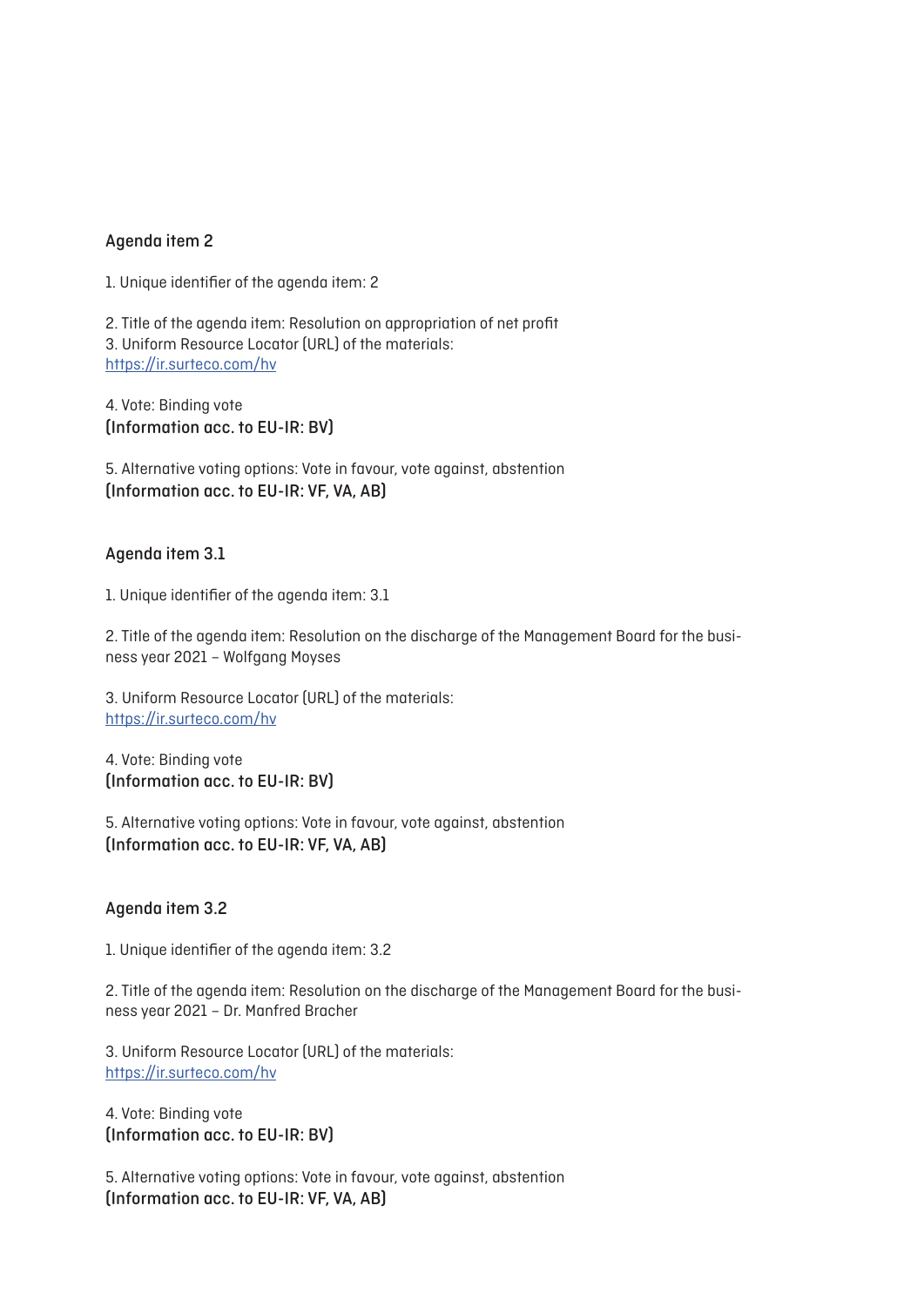## Agenda item 4

1. Unique identifier of the agenda item: 4

2. Title of the agenda item: Resolution for further postpone the discharge of Dr.-Ing. Herbert Müller

3. Uniform Resource Locator (URL) of the materials: <https://ir.surteco.com/hv>

4. Vote: Binding vote (Information acc. to EU-IR: BV)

5. Alternative voting options: Vote in favour, vote against, abstention (Information acc. to EU-IR: VF, VA, AB)

## Agenda item 5.1

1. Unique identifier of the agenda item: 5.1

2. Title of the agenda item: Resolution on the discharge of the Supervisory Board for the business year 2021 – Andreas Engelhardt

3. Uniform Resource Locator (URL) of the materials: <https://ir.surteco.com/hv>

4. Vote: Binding vote (Information acc. to EU-IR: BV)

5. Alternative voting options: Vote in favour, vote against, abstention (Information acc. to EU-IR: VF, VA, AB)

#### Agenda item 5.2

1. Unique identifier of the agenda item: 5.2

2. Title of the agenda item: Resolution on the discharge of the Supervisory Board for the business year 2021 – Dr. Christoph Amberger (Member until 8 April 2021)

3. Uniform Resource Locator (URL) of the materials: <https://ir.surteco.com/hv>

4. Vote: Binding vote (Information acc. to EU-IR: BV)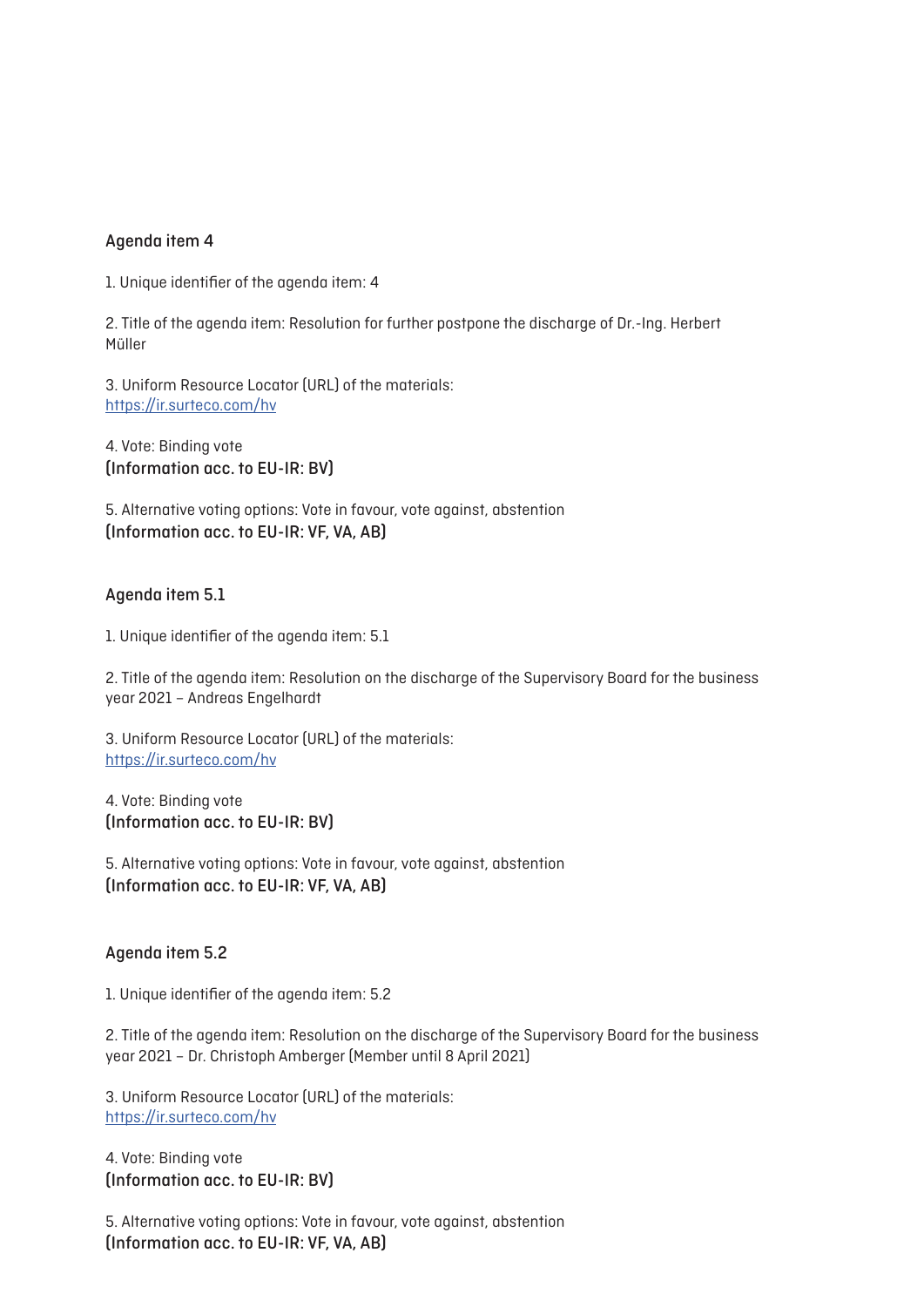## Agenda item 5.3

1. Unique identifier of the agenda item: 5.3

2. Title of the agenda item: Resolution on the discharge of the Supervisory Board for the business year 2021 – Tim Fiedler

3. Uniform Resource Locator (URL) of the materials: <https://ir.surteco.com/hv>

4. Vote: Binding vote (Information acc. to EU-IR: BV)

5. Alternative voting options: Vote in favour, vote against, abstention (Information acc. to EU-IR: VF, VA, AB)

#### Agenda item 5.4

1. Unique identifier of the agenda item: 5.4

2. Title of the agenda item: Resolution on the discharge of the Supervisory Board for the business year 2021 – Tobias Pott

3. Uniform Resource Locator (URL) of the materials: <https://ir.surteco.com/hv>

4. Vote: Binding vote (Information acc. to EU-IR: BV)

5. Alternative voting options: Vote in favour, vote against, abstention (Information acc. to EU-IR: VF, VA, AB)

#### Agenda item 5.5

1. Unique identifier of the agenda item: 5.5

2. Title of the agenda item: Resolution on the discharge of the Supervisory Board for the business year 2021 – Jens Krazeisen

3. Uniform Resource Locator (URL) of the materials: <https://ir.surteco.com/hv>

4. Vote: Binding vote (Information acc. to EU-IR: BV)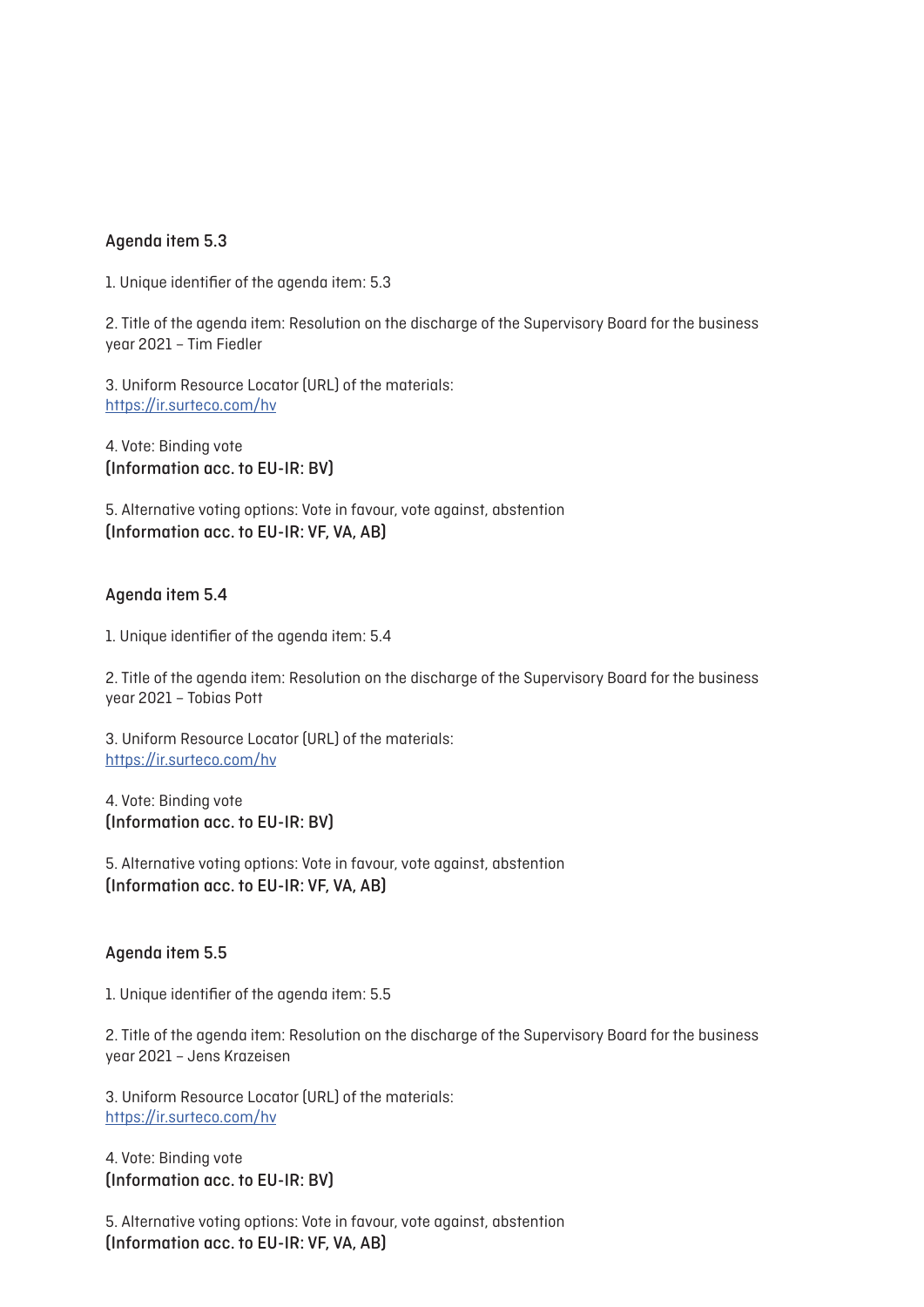## Agenda item 5.6

1. Unique identifier of the agenda item: 5.6

2. Title of the agenda item: Resolution on the discharge of the Supervisory Board for the business year 2021 – Jochen Müller

3. Uniform Resource Locator (URL) of the materials: <https://ir.surteco.com/hv>

4. Vote: Binding vote (Information acc. to EU-IR: BV)

5. Alternative voting options: Vote in favour, vote against, abstention (Information acc. to EU-IR: VF, VA, AB)

## Agenda item 5.7

1. Unique identifier of the agenda item: 5.7

2. Title of the agenda item: Resolution on the discharge of the Supervisory Board for the business year 2021 – Jan Oberbeck (Member since 12 April 2021)

3. Uniform Resource Locator (URL) of the materials: <https://ir.surteco.com/hv>

4. Vote: Binding vote (Information acc. to EU-IR: BV)

5. Alternative voting options: Vote in favour, vote against, abstention (Information acc. to EU-IR: VF, VA, AB)

#### Agenda item 5.8

1. Unique identifier of the agenda item: 5.8

2. Title of the agenda item: Resolution on the discharge of the Supervisory Board for the business year 2021 – Thomas Stockhausen

3. Uniform Resource Locator (URL) of the materials: <https://ir.surteco.com/hv>

4. Vote: Binding vote (Information acc. to EU-IR: BV)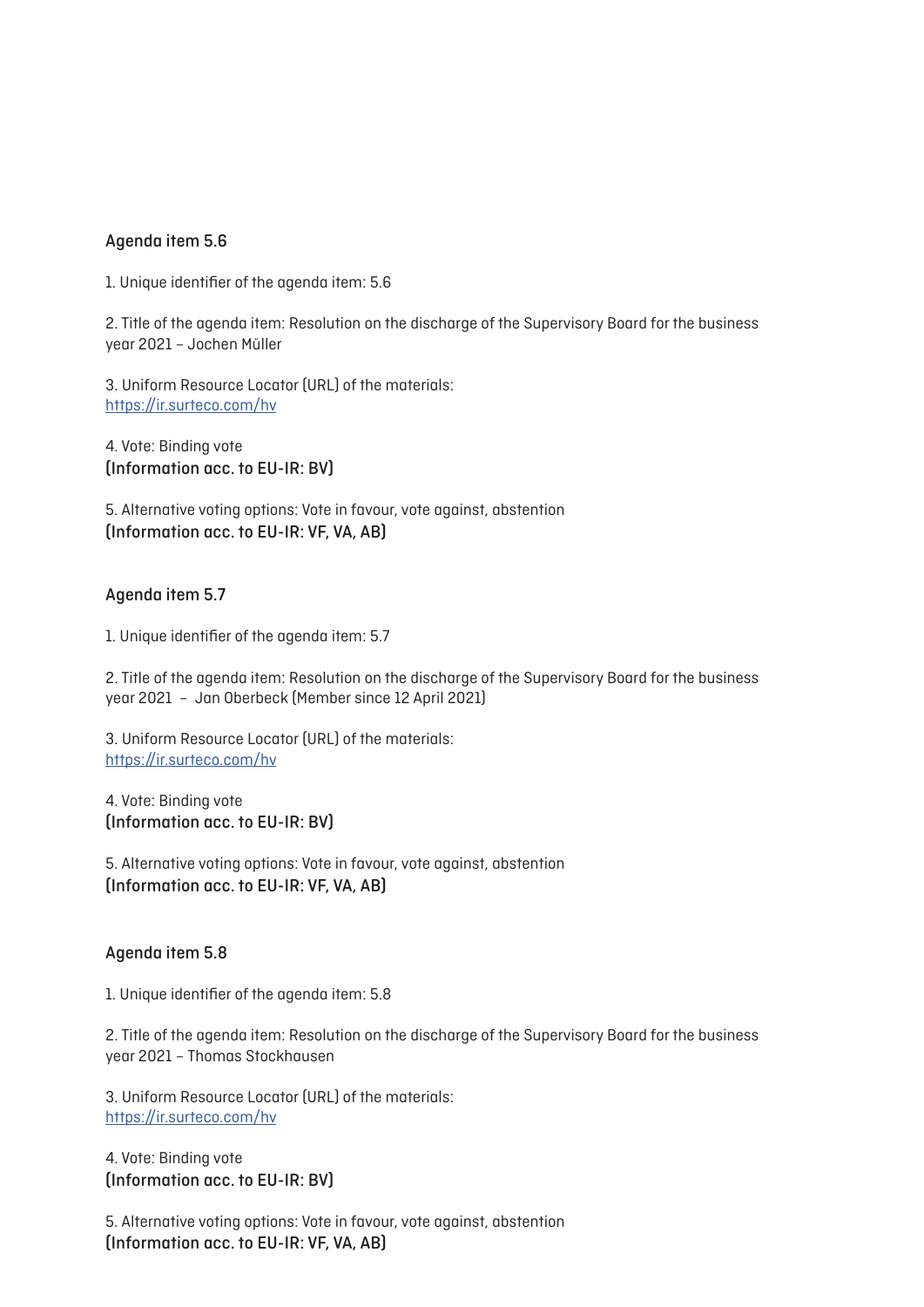## Agenda item 5.9

1. Unique identifier of the agenda item: 5.9

2. Title of the agenda item: Resolution on the discharge of the Supervisory Board for the business year 2021 – Heinz Dieter Stöckler (Member until 23 June 2021)

3. Uniform Resource Locator (URL) of the materials: <https://ir.surteco.com/hv>

4. Vote: Binding vote (Information acc. to EU-IR: BV)

5. Alternative voting options: Vote in favour, vote against, abstention (Information acc. to EU-IR: VF, VA, AB)

## Agenda item 5.10

1. Unique identifier of the agenda item: 5.10

2. Title of the agenda item: Resolution on the discharge of the Supervisory Board for the business year 2021 – Jörg Wissemann

3. Uniform Resource Locator (URL) of the materials: <https://ir.surteco.com/hv>

4. Vote: Binding vote (Information acc. to EU-IR: BV)

5. Alternative voting options: Vote in favour, vote against, abstention (Information acc. to EU-IR: VF, VA, AB)

#### Agenda item 5.11

1. Unique identifier of the agenda item: 5.11

2. Title of the agenda item: Resolution on the discharge of the Supervisory Board for the business year 2021 – Dirk Mühlenkamp (Member since 1 September 2021)

3. Uniform Resource Locator (URL) of the materials: <https://ir.surteco.com/hv>

4. Vote: Binding vote (Information acc. to EU-IR: BV)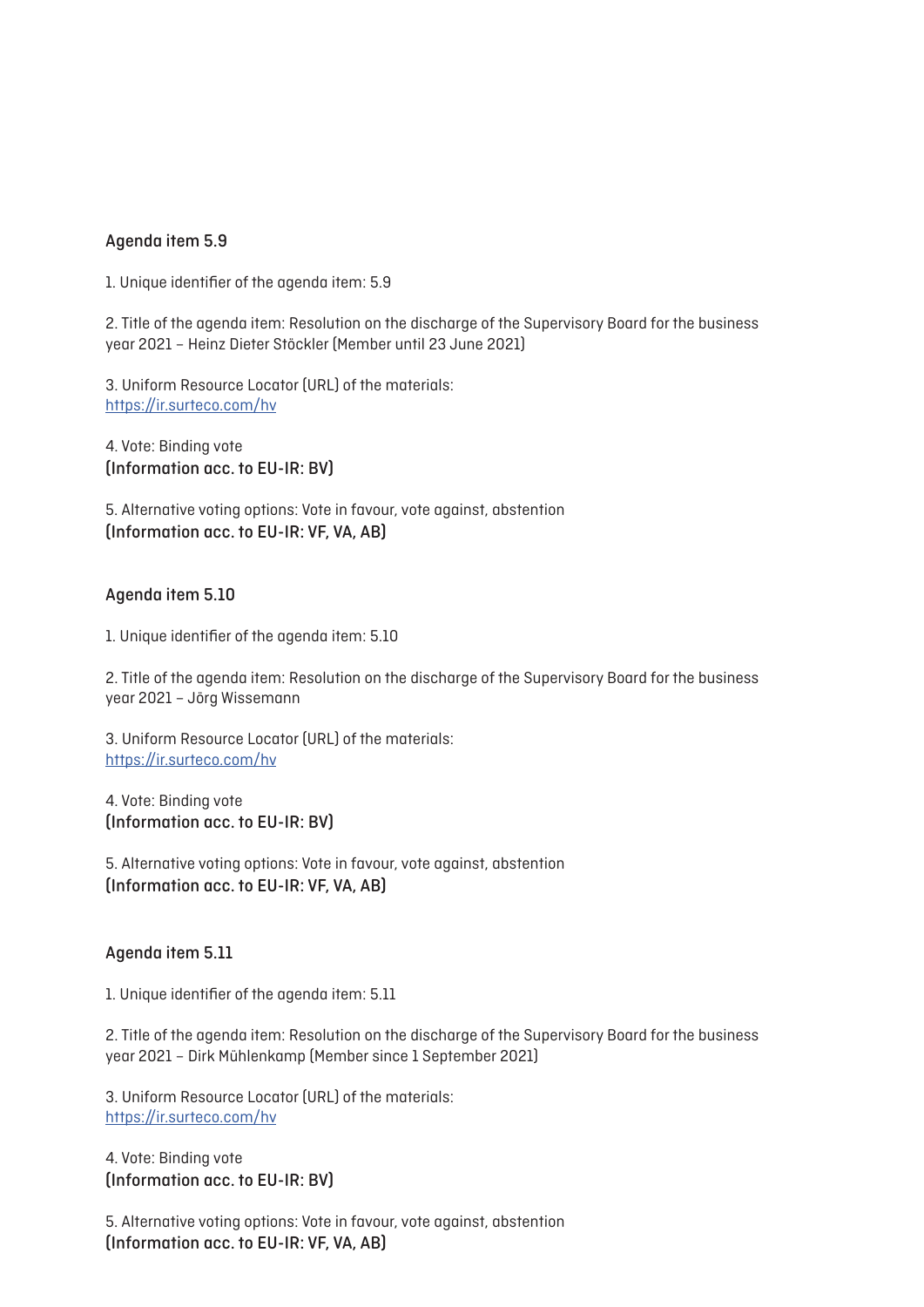## Agenda item 6

1. Unique identifier of the agenda item: 6

2. Title of the agenda item: Resolution on the approval of the compensation report prepared and audited in accordance with Section 162 AktG for the 2021 financial year

3. Uniform Resource Locator (URL) of the materials: <https://ir.surteco.com/hv>

4. Vote: Advisory vote (Information acc. to EU-IR: AV)

5. Alternative voting options: Vote in favour, vote against, abstention (Information acc. to EU-IR: VF, VA, AB)

#### Agenda item 7

1. Unique identifier of the agenda item: 7

2. Title of the agenda item: Resolution on the approval of adjustments to the remuneration system for members of the Management Board

3. Uniform Resource Locator (URL) of the materials: <https://ir.surteco.com/hv>

4. Vote: Advisory vote (Information acc. to EU-IR: AV)

5. Alternative voting options: Vote in favour, vote against, abstention (Information acc. to EU-IR: VF, VA, AB)

## Agenda item 8

1. Unique identifier of the agenda item: 8

2. Title of the agenda item: Resolution about the appointment of the auditor of the annual financial statements and the auditor of the consolidated financial statements as well as the auditor for the audit review of the interim financial reports

3. Uniform Resource Locator (URL) of the materials: <https://ir.surteco.com/hv>

4. Vote: Binding vote (Information acc. to EU-IR: BV)